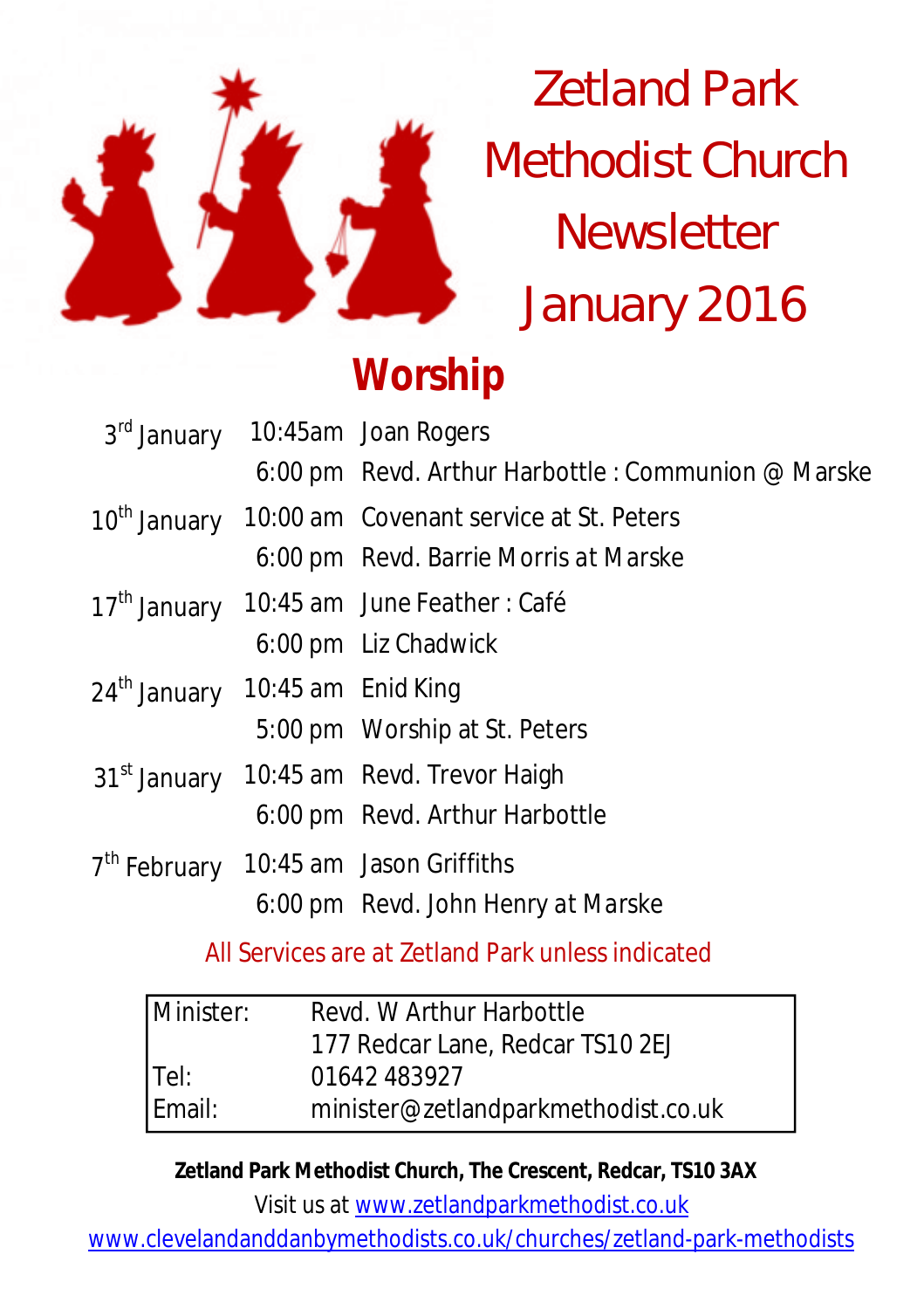I would like to start the New Year by saying 'thank you'!

I guess the Minister, more than most, sees just how much time and effort many people put in to make the church work - to make it run smoothly. So I would like to acknowledge the commitment of those people who not only serve the church but more importantly serve God in what they do. These include our Local Preachers (most of whose work you do not see because it is done at other churches in the Circuit), our Church Stewards, our organists, our welcoming & communion stewards and those who look after the spiritual needs of children in the Sunday Squad. It also includes those who help in the upkeep of our property, those who manage our financial resources, our Pastoral Visitors and those who arrange for our refreshments and our meals. And we must not forget those whose work for God's Kingdom is outside the church, those who represent our church in the community, at the Foodbank, with the Redcar Beacons, in school assemblies and in a variety of other ways. All of these fulfil essential roles without which the church would not function well - so we need to say 'thank you' to them all.

And as we come to the time of our annual Covenant Service I would just ask you all to examine again what services God might be calling you to offer in the church - for I believe everyone is called to serve Him in the church somehow - and muse on those words, "God has many services to be done: some are easy, others are difficult; some bring honour, others bring reproach; some are suitable to our natural inclinations and material interests, others are contrary to both." To what what service is God calling you this year?

Can I just point out that we are looking for at least a couple more folk to act as Pastoral Visitors to make up for those we have lost this last year (Brenda and Sheila have asked to be relinquished of their duties and Mike, Janet and Marjorie have 'moved on' in different ways our thanks to them all).

And can I also make a special plea to those who are physically fit and well to bear in mind when things like tables and chairs need setting up or putting away - especially for the big fundraiser/social events - as this task is too often now falling on our catering ladies who have plenty to do in the kitchen as it is.

And finally, in a recent meeting of the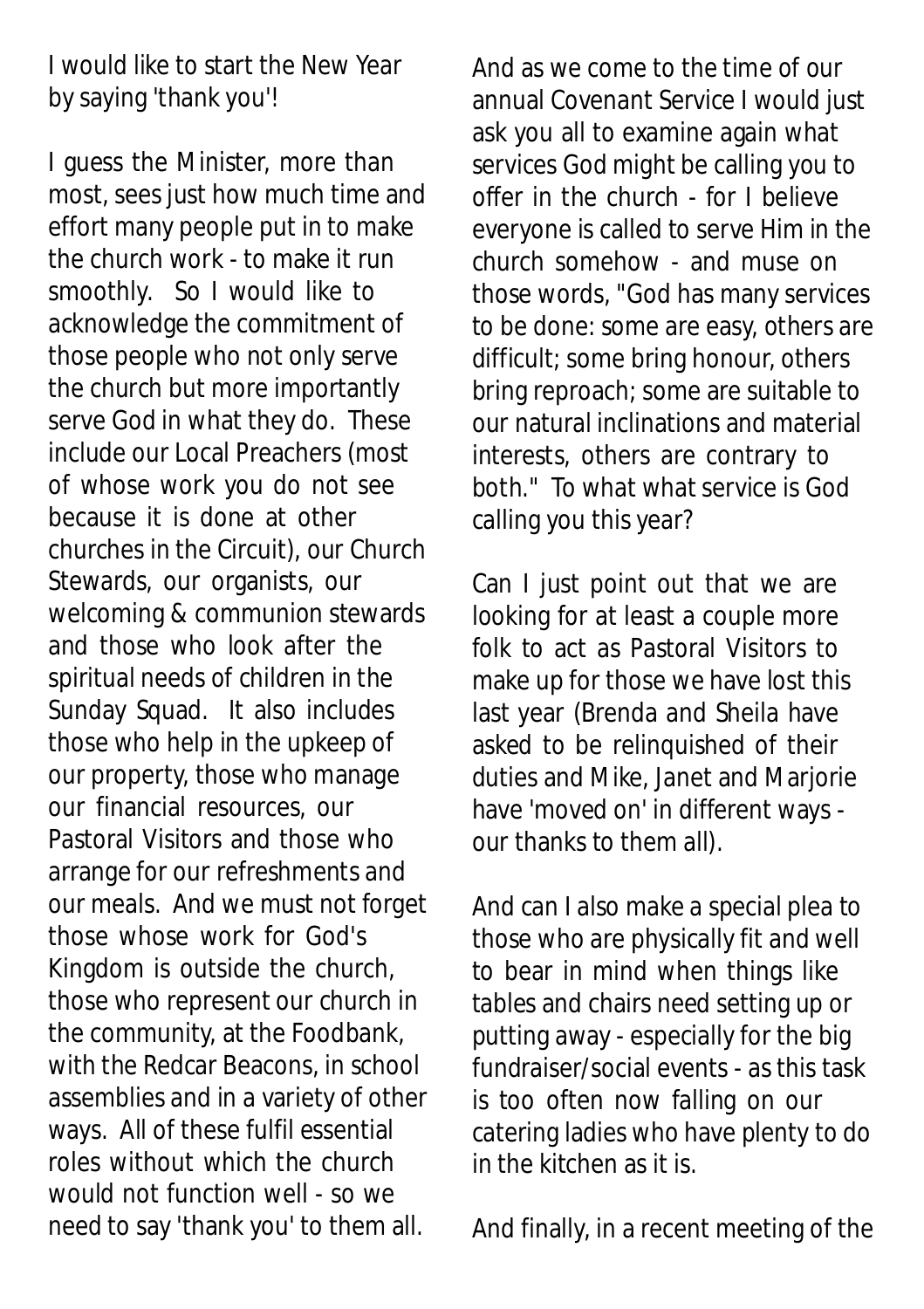Redcar Churches Together 'core group' the idea was hatched of inviting more people from our churches to attend our meetings so as to breathe fresh life and inspiration into the activities we arrange. We have tweaked the time of the next meeting to 7 pm on 28th January at the Baptist Church on Park Avenue so as to allow a greater number of the 'working'

generation to attend. If you are interested, please just turn up.

**Blessings** 

Arthur

PS - To those who sent messages of goodwill to us after the Norovirus felled the whole of the Harbottle family on Christmas Day, thank you.

## **Covenant Service 2016**

This important event in the life of the Church will be held on

### **Sunday 10th January at 10:00 am.**

The service will be at St Peters Church.

#### **Week of Prayer for Christian Unity**

Churches Together in Redcar have arranged the fol-

lowing joint services in January Monday  $18<sup>th</sup>$  12:30 pm Baptist Tuesday  $19<sup>th</sup>$  12:30 pm Coatham CoE Wednesday  $20<sup>th</sup>$  12:30 pm Sacred Heart Thursday  $21<sup>st</sup>$  12:30 pm Zetland Park Friday 22<sup>nd</sup> 7:00 pm St. Hilders Sunday  $24<sup>th</sup>$  5:00 pm St. Peters

#### **Power Praise** at Marske Methodist Church

An hour of worship with mainly contemporary songs in a café style setting. Second Tuesday of each month.

7pm 16<sup>th</sup> January

#### **Leaders of Worship and Local Preachers Meeting**

Tuesday 5<sup>th</sup> January 7:30 pm at Zetland Park

## **Circuit Prayer Meeting**

Saturday 9th January 8:30am-9:30am at Hinderwell

**Regulars . . .**

**Community Lunch Club** Eats midday Tuesday

#### **Fellowship**

Meets 7:30pm Wednesdays

#### **Thursday Group**

Meets 7:30pm Alternate Thursdays

#### **Prayer and Meditation**  10:00am Fridays. See Lynn King.